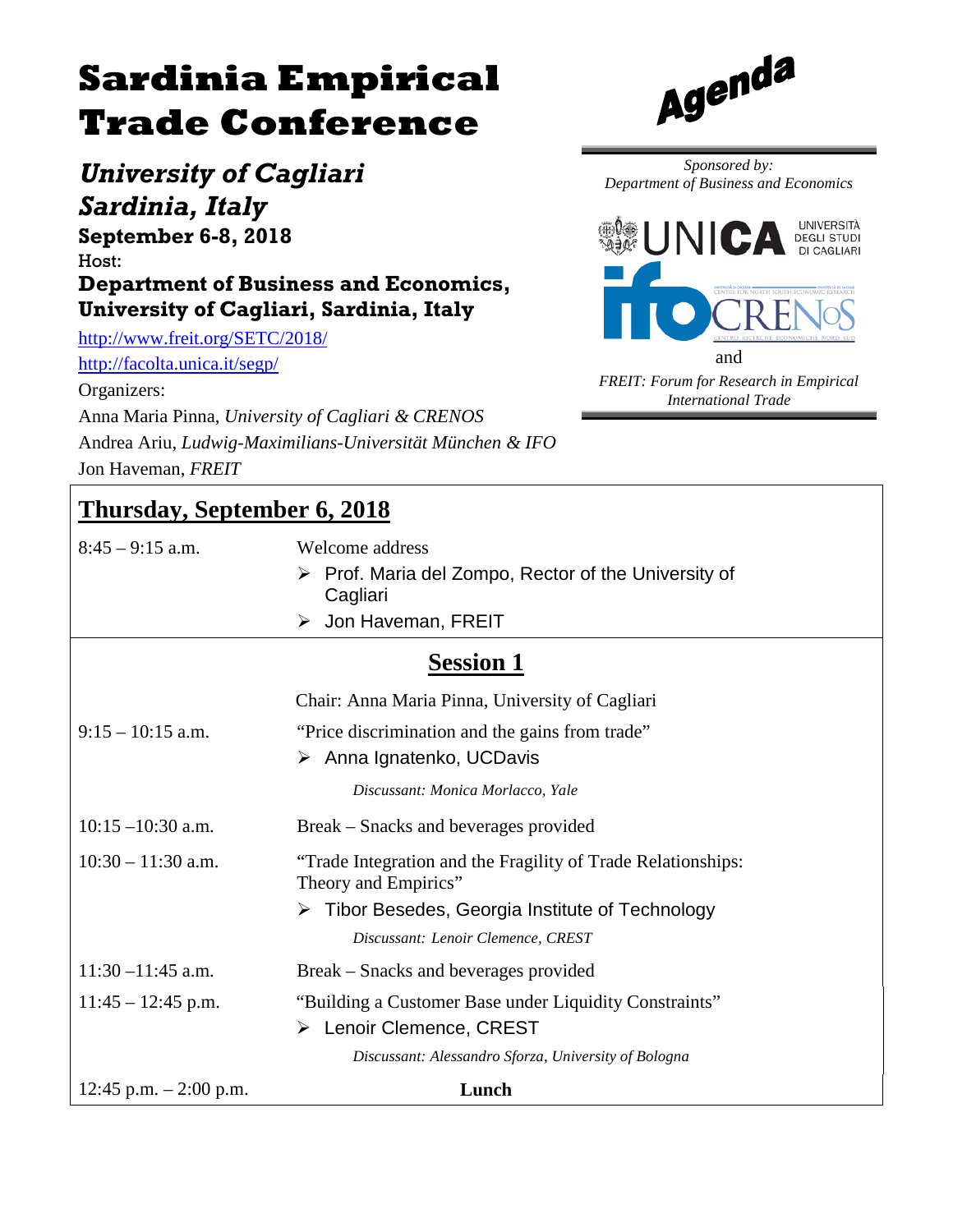| <b>Session 2</b>   |                                                                  |  |
|--------------------|------------------------------------------------------------------|--|
|                    | Chair: Andrea Ariu, LMU Munich and IFO                           |  |
| $2:00 - 3:00$ p.m. | "Globalization and Electoral Outcomes: Evidence from Italy"      |  |
|                    | Mauro Caselli, University of Trento<br>➤                         |  |
|                    | Discussant: Federica Coelli, Oslo University                     |  |
| $3:00 - 3:15$ p.m. | Break – Snacks and beverages provided                            |  |
| $3:15-4:15$ p.m.   | "Trade Policy Uncertainty and Innovation: Evidence from China"   |  |
|                    | Federica Coelli, Oslo University<br>➤                            |  |
|                    | Discussant: Antoine Berthou, Banque de France                    |  |
| $4:15 - 4:30$ p.m. | Break – Beverages provided                                       |  |
| $4:30 - 5:30$ p.m. | "Renegotiation of Trade Agreements and Firm Exporting Decisions" |  |
|                    | <b>Oliver Exton, Cambridge University</b><br>➤                   |  |
|                    | Discussant: Andrea Ariu, LMU Munich and IFO                      |  |
| Adjourn            |                                                                  |  |

## **Friday, September 7, 2018**

## **Session 3**

|                          | Chair: Anna Maria Pinna, University of Cagliari                                     |
|--------------------------|-------------------------------------------------------------------------------------|
| $9:00 - 10:00$ a.m.      | "Market Power in Input Markets: Theory and Evidence from French<br>Manufacturing"   |
|                          | > Monica Morlacco, Yale                                                             |
|                          | Discussant: Anna Ignatenko, UCDavis                                                 |
| $10:00 - 10:15$ a.m.     | Break – Snacks and beverages provided                                               |
| $10:15 - 11:15$ a.m.     | "Techies, Trade, and Skill-Biased Productivity: Firm Level Evidence<br>from France" |
|                          | $\triangleright$ Ariell Reshef, Paris School of Economics                           |
|                          | Discussant: Tibor Besedes, Georgia Institute of Technology                          |
| $11:15 - 11:30$ a.m.     | Break – Snacks and beverages provided                                               |
| $11:30 - 12:30$ p.m.     | "Estimating the Gains from Trade in Frictional Local Labor Markets"                 |
|                          | German Pupato, Ryerson University<br>➤                                              |
|                          | Discussant: Mauro Caselli, University of Trento                                     |
| 12:30 p.m. $- 2:00$ p.m. | Lunch                                                                               |